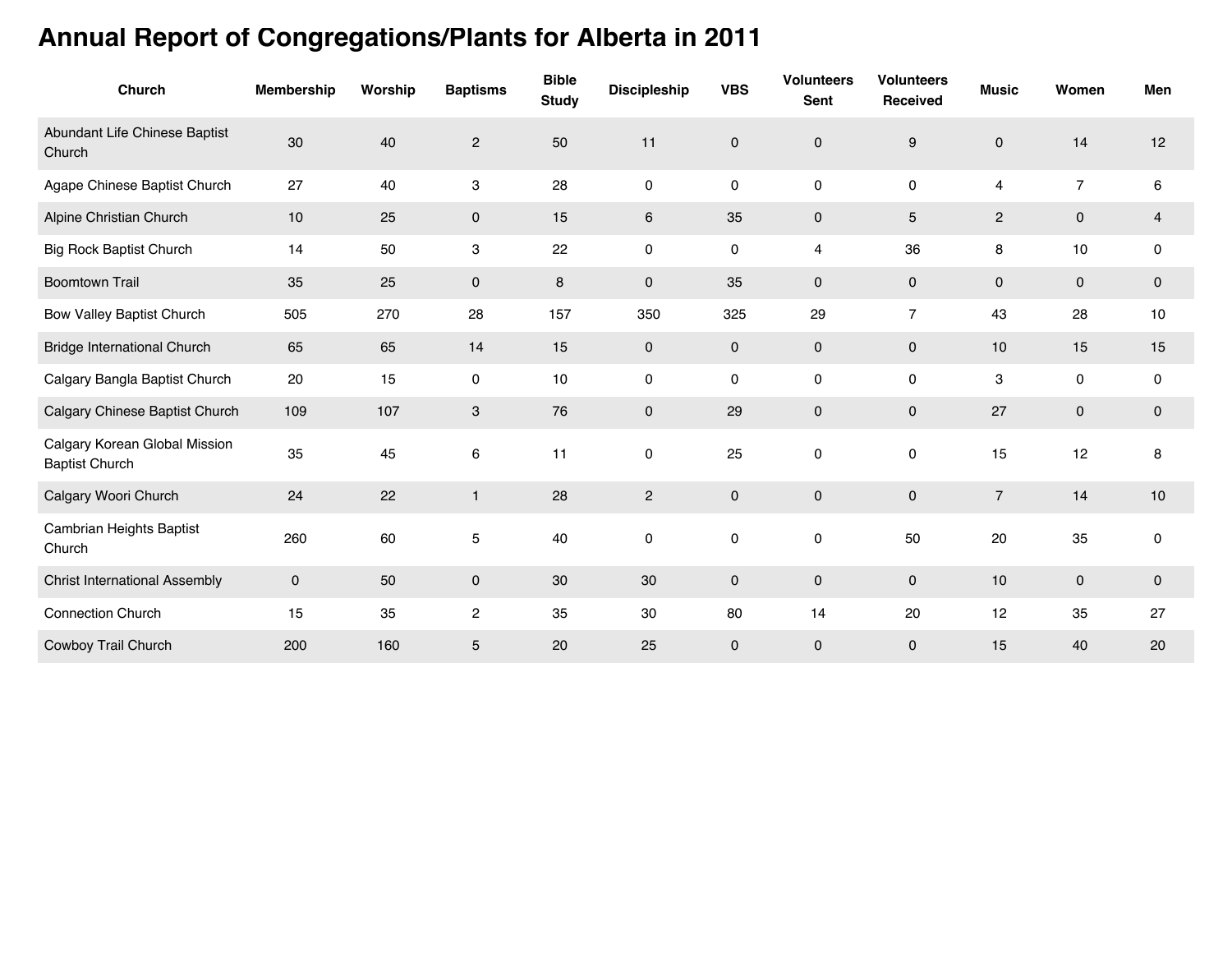## **Annual Report of Congregations/Plants for Alberta in 2011 (cont.)**

| Church                                        | <b>Membership</b> | Worship | <b>Baptisms</b>         | <b>Bible</b><br><b>Study</b> | <b>Discipleship</b> | <b>VBS</b>          | <b>Volunteers</b><br><b>Sent</b> | <b>Volunteers</b><br>Received | <b>Music</b>        | Women          | Men          |
|-----------------------------------------------|-------------------|---------|-------------------------|------------------------------|---------------------|---------------------|----------------------------------|-------------------------------|---------------------|----------------|--------------|
| Dovercourt Baptist Church                     | 48                | 61      | 0                       | 33                           | 0                   | $\mathsf{O}\xspace$ | 8                                | $\mathbf 0$                   | 5                   | 0              | 8            |
| <b>Edmonton Chinese Baptist</b><br>Church     | 334               | 282     | 25                      | 274                          | 34                  | 74                  | 5                                | $\mathbf 0$                   | 19                  | 86             | 64           |
| <b>Edmonton Mandarin Work</b>                 | 33                | 40      | 6                       | 20                           | $\pmb{0}$           | $\mathsf{O}\xspace$ | 4                                | 0                             | 0                   | 0              | $\pmb{0}$    |
| Église Baptiste de la<br>Rédemption           | 50                | 35      | 0                       | 15                           | $\mathsf{O}\xspace$ | $\mathsf{O}\xspace$ | $\mathbf 0$                      | $\pmb{0}$                     | $\mathsf{O}\xspace$ | $\mathbf 0$    | $\pmb{0}$    |
| <b>Evangel Chinese Baptist</b><br>Church      | 165               | 234     | 14                      | 240                          | 14                  | 75                  | 19                               | $\mathsf{O}\xspace$           | 32                  | 20             | $\pmb{0}$    |
| Evansburg Baptist Church                      | 36                | 45      | 5                       | 23                           | $\mathbf{3}$        | 40                  | $\mathbf{1}$                     | $\mathbf{1}$                  | $\bf 8$             | $\mathbf 0$    | $\pmb{0}$    |
| <b>Fairview Cornerstone Baptist</b><br>Church | 140               | 125     | $\pmb{0}$               | 67                           | $\mathsf{O}\xspace$ | 228                 | $\overline{c}$                   | 0                             | 27                  | 44             | 27           |
| Filipino International Baptist<br>Church      | 90                | 128     | $\pmb{0}$               | $\pmb{0}$                    | $\mathsf{O}\xspace$ | $\mathsf{O}\xspace$ | $\mathbf 0$                      | $\mathsf{O}$                  | $\mathbf 0$         | $\pmb{0}$      | $\mathbf 0$  |
| Genesis Church                                | 15                | 20      | $\pmb{0}$               | 0                            | $\pmb{0}$           | $\mathsf{O}\xspace$ | $\pmb{0}$                        | 39                            | 3                   | 4              | 6            |
| <b>Global Mission Christian</b><br>Fellowship | 16                | 25      | $\overline{c}$          | 25                           | $\pmb{0}$           | $\mathsf{O}\xspace$ | $\,6$                            | $\mathbf 0$                   | $\,6\,$             | $\pmb{0}$      | $\pmb{0}$    |
| Grace Family Church                           | 55                | 70      | $\overline{\mathbf{4}}$ | 26                           | 10                  | 160                 | $\pmb{0}$                        | $\pmb{0}$                     | 8                   | 14             | 10           |
| Grace Generation Church of<br>Calgary         | 40                | 26      | 3                       | 12                           | 15                  | $\mathbf 0$         | $\pmb{0}$                        | $\pmb{0}$                     | 13                  | $\mathbf 0$    | $\pmb{0}$    |
| <b>Heart Mountain Community</b><br>Church     | $\mathsf 0$       | 21      | $\pmb{0}$               | $\overline{4}$               | $\pmb{0}$           | 30                  | $\mathbf{1}$                     | 30                            | $\pmb{0}$           | $\pmb{0}$      | 0            |
| <b>Heartland Christian Community</b>          | 36                | 30      | $\mathsf{O}$            | 36                           | 10                  | 55                  | $\pmb{0}$                        | $\mathbf 0$                   | $\mathbf 0$         | $\mathbf 0$    | $\mathbf 0$  |
| Hill Country Reformed Baptist<br>Church       | $\overline{4}$    | 11      | $\pmb{0}$               | $\overline{4}$               | $\overline{c}$      | $\mathsf{O}\xspace$ | $\mathbf 0$                      | $\mathbf 0$                   | $\pmb{0}$           | $\overline{c}$ | $\mathbf{2}$ |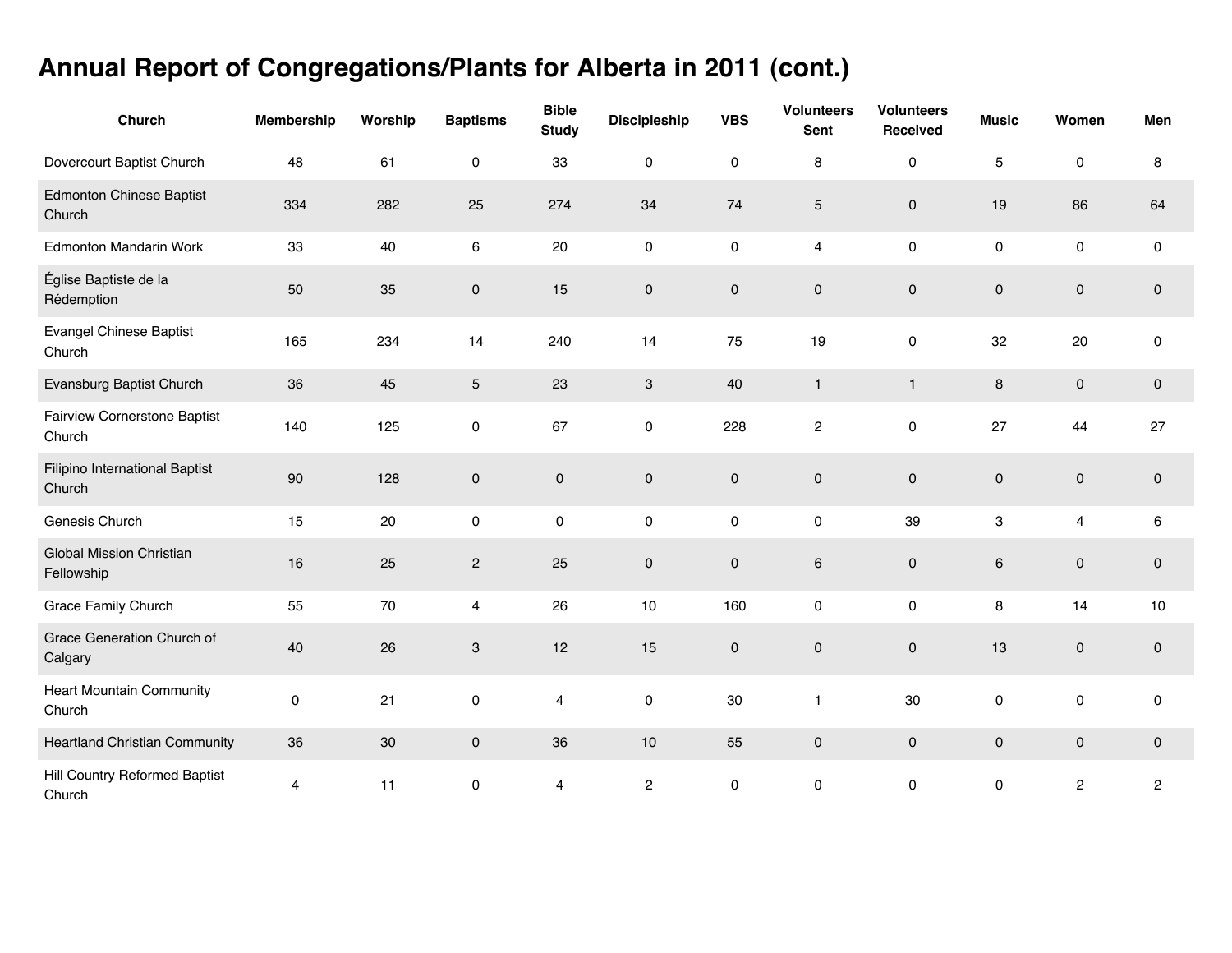## **Annual Report of Congregations/Plants for Alberta in 2011 (cont.)**

| <b>Church</b>                       | <b>Membership</b>   | Worship | <b>Baptisms</b>     | <b>Bible</b><br><b>Study</b> | <b>Discipleship</b> | <b>VBS</b>          | <b>Volunteers</b><br>Sent | <b>Volunteers</b><br>Received | <b>Music</b>   | Women       | Men         |
|-------------------------------------|---------------------|---------|---------------------|------------------------------|---------------------|---------------------|---------------------------|-------------------------------|----------------|-------------|-------------|
| Ivy Lake Baptist Church             | 20                  | 40      | $\mathbf 0$         | 27                           | $\mathbf 0$         | 43                  | $\mathbf 0$               | $\mathbf 0$                   | $\mathbf 0$    | 12          | 4           |
| Jasper Place Baptist Church         | 88                  | 82      | 8                   | 78                           | 55                  | 70                  | $\mathbf{1}$              | 3                             | $\overline{7}$ | 20          | 16          |
| <b>Life Touch Center Ministries</b> | 90                  | 52      | $\overline{4}$      | 70                           | 12                  | $\mathbf 0$         | $\mathbf 0$               | $\mathbf 0$                   | 12             | 20          | 20          |
| Mosaic Fellowship                   | 30                  | 30      | 0                   | $\pmb{0}$                    | $\mathsf{O}\xspace$ | 0                   | $\mathsf{O}\xspace$       | $\pmb{0}$                     | 0              | $\pmb{0}$   | $\mathsf 0$ |
| Newway Baptist Church               | 30                  | 60      | 3                   | 50                           | $\mathbf 0$         | $\mathbf 0$         | $\mathbf 0$               | $\pmb{0}$                     | 0              | $\mathbf 0$ | 0           |
| <b>Oikos Ministries</b>             | 12                  | 12      | $\mathsf{O}\xspace$ | 12                           | $\pmb{0}$           | 0                   | $\mathsf{O}\xspace$       | $\pmb{0}$                     | 0              | $\pmb{0}$   | $\mathsf 0$ |
| Red Deer Korean Community<br>Church | 110                 | 80      | $\mathbf{1}$        | 80                           | $\pmb{0}$           | 40                  | $\,6\,$                   | $\pmb{0}$                     | 15             | 40          | 20          |
| Richmond Hill Baptist Church        | 425                 | 255     | 12                  | 197                          | 200                 | 125                 | $\overline{c}$            | $\pmb{0}$                     | 45             | 40          | 15          |
| Southwinds Church                   | 34                  | 60      | $\overline{2}$      | 36                           | $\mathbf 0$         | 26                  | $\boldsymbol{9}$          | 67                            | $\overline{5}$ | $\mathbf 0$ | $\pmb{0}$   |
| St. Albert Cowboy Church            | $\mathsf{O}\xspace$ | 57      | $\mathsf{O}\xspace$ | 0                            | $\mathsf{O}\xspace$ | $\mathsf{O}\xspace$ | $\mathsf{O}\xspace$       | $\pmb{0}$                     | 0              | $\pmb{0}$   | $\mathsf 0$ |
| Tapestry - Citadel                  | 8                   | 13      | $\mathbf{1}$        | 13                           | $\overline{7}$      | $\mathbf 0$         | $\mathbf 0$               | $\mathbf 0$                   | 0              | $\mathbf 0$ | 0           |
| <b>Tapestry Church Tuscany</b>      | 56                  | 90      | 1                   | 80                           | 34                  | 12                  | 14                        | $\pmb{0}$                     | 18             | $\mathbf 0$ | 8           |
| The Hope for All Nations<br>Church  | 12                  | 12      | $\pmb{0}$           | 8                            | $\pmb{0}$           | $\mathbf{0}$        | $\mathsf{O}\xspace$       | $\pmb{0}$                     | 3              | $\,6\,$     | $\pmb{0}$   |
| The Open Door Community<br>Church   | 25                  | 25      | $\pmb{0}$           | 25                           | $\mathbf 0$         | $\mathbf 0$         | $\pmb{0}$                 | 0                             | 3              | $\pmb{0}$   | 0           |
| The Pathway Church                  | 45                  | 60      | 5                   | 75                           | 45                  | 0                   | 22                        | $\mathbf{2}$                  | 23             | 30          | 20          |